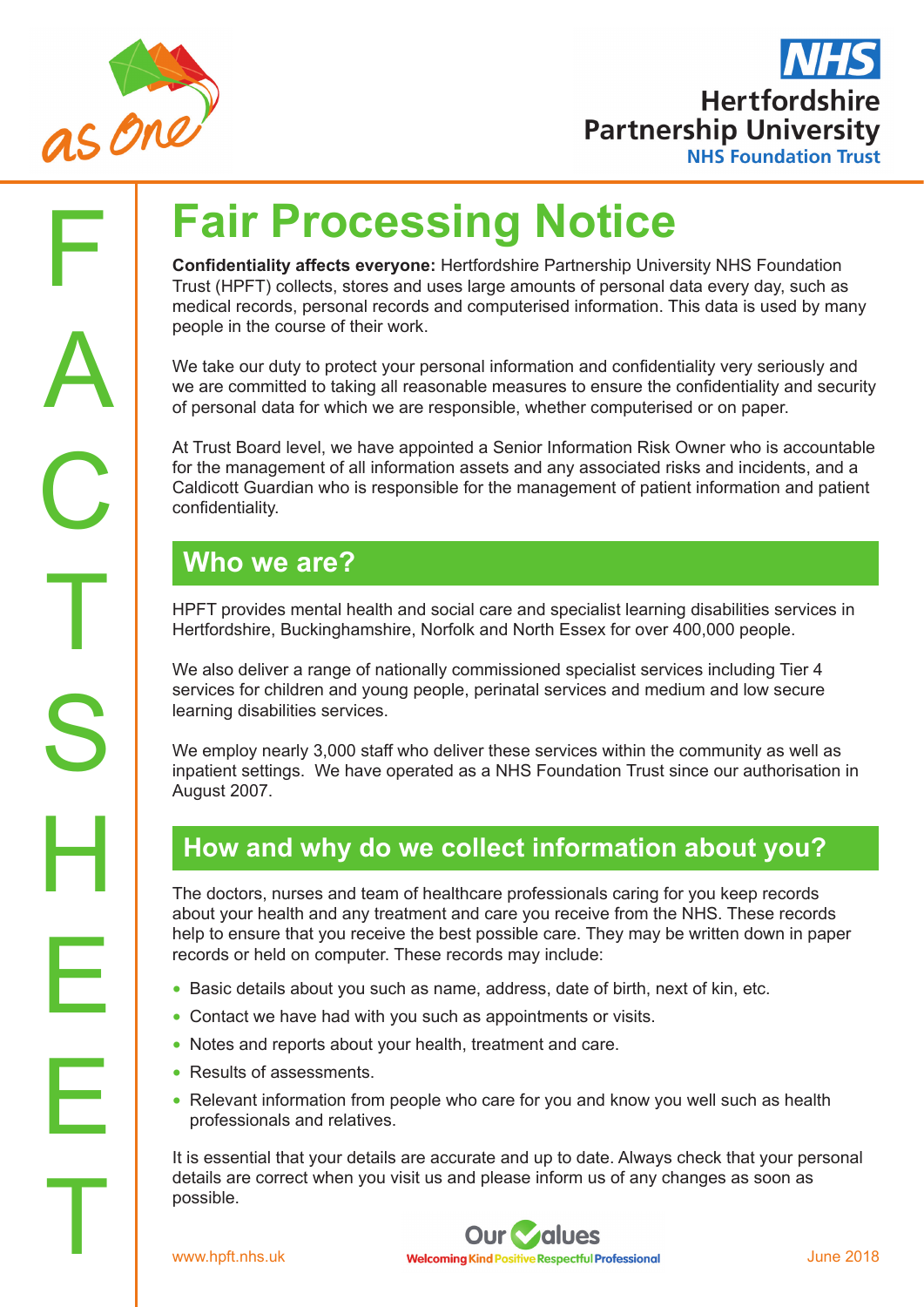# **What is our legal basis for processing your personal information?**

The processing of personal data in the delivery of direct care and for administrative purposes by HPFT and in support of direct care elsewhere is supported under the following Article 6 and 9 conditions of the GDPR:

*Article 6(1)(e) '…necessary for the performance of a task carried out in the public interest or in the exercise of official authority…'.*

*Article 9(2)(h) 'necessary for the purposes of preventative or occupational medicine for the assessment of the working capacity of the employee, medical diagnosis, the provision of health or social care or treatment or the management of health or social care systems and services..."* 

We will also recognise your rights established under UK case law collectively known as the "Common Law Duty of Confidentiality"\*

## **How your personal information is used**

Your records are used to direct, manage and deliver the care you receive to ensure that:

- The doctors, nurses and other health and social care professionals involved in your care have accurate and up to date information to assess your health and decide on the most appropriate care for you.
- Your direct care team have the information they need to be able to assess and improve the quality and type of care you receive.
- Your concerns can be properly investigated if a complaint is raised.
- Appropriate information is available if you see another team, or are referred to a specialist or another part of the NHS.
- If you have given us your consent to use your data for a purpose outside of your direct care, you have the right to withdraw that consent at any time. If you do wish to withdraw your consent please let your direct care team know.

## **The NHS Care Record Guarantee**

The Care Record Guarantee is our commitment that we will use records about you in ways that respect your rights and promote your health and wellbeing. Copies of the full document can be obtained from: *www.nhscarerecords.nhs.uk/security*

## **Who do we share personal information with?**

Everyone working within the NHS has a legal duty to keep information about you confidential. Similarly, anyone who receives information from us has a legal duty to keep it confidential.

We will share information with the following main partner organisations:

- Other NHS Trusts and hospitals that are involved in your care
- Commissioning Support Units, Clinical Commissioning Groups and other NHS bodies
- General Practitioners (GPs)
- Ambulance Services

Your information is collected through various means to ensure we have a better understanding of your background and care needs.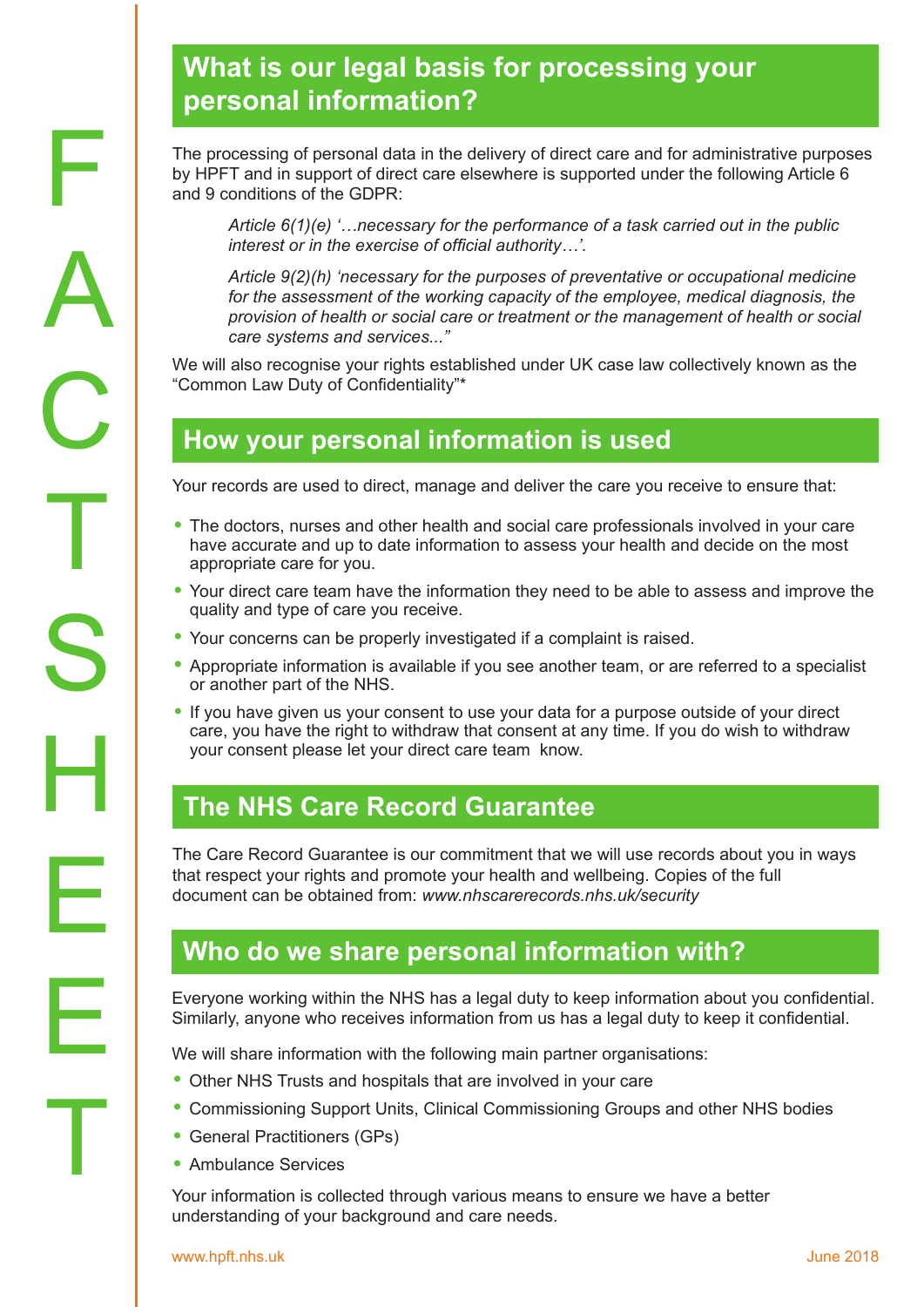You may be receiving care from other people as well as the NHS, for example Social Care Services. We may need to share some information about you with them so we can all work together for your benefit if they have a genuine need for it or we have your permission.

Therefore, we may also share your information, subject to strict agreement about how it will be used, with:

- Social Care Services
- Education Services
- Local Authorities

F

A

C

T

S

H

E

E

T

• Voluntary and private sector providers working with the NHS

We will not disclose your information to any other third parties without your permission unless there are exceptional circumstances, such as if the health and safety of others is at risk or if the law requires us to pass on information.

#### **Disclosure of information**

You have the right to restrict how and with whom we share the personal information in your records that identifies you. This must be noted explicitly within your records in order that all professionals and staff treating and involved with you are aware of your decision. By choosing this option, it may make the provision of treatment or care more difficult or unavailable. You can also change your mind at any time about a disclosure decision.

#### **How we maintain your records?**

Your personal information is held in both paper and electronic form for specific periods of time as set out in the NHS Records Management Code of Practice for Health and Social Care and National Archives Requirements.

We hold and process your information in accordance with the requirements of the Data Protection legislation. Everyone working for the NHS must comply with the Common Law Duty of Confidentiality and various national and professional standards and requirements.

## **How your personal information is used to improve the NHS**

Your information will also be used to help us manage the NHS and protect the health of the public by being used to:

- Review the care we provide to ensure it is of the highest standard and quality.
- Ensure our services can meet patient needs in the future.
- Investigate patient queries, complaints and legal claims.
- Ensure the Trust receives payment for the care you receive.
- Prepare statistics on NHS performance.
- Audit NHS accounts and services.
- Undertaking health research and development (with your consent you may choose whether or not to be involved).
- Helping to train and educate healthcare professionals.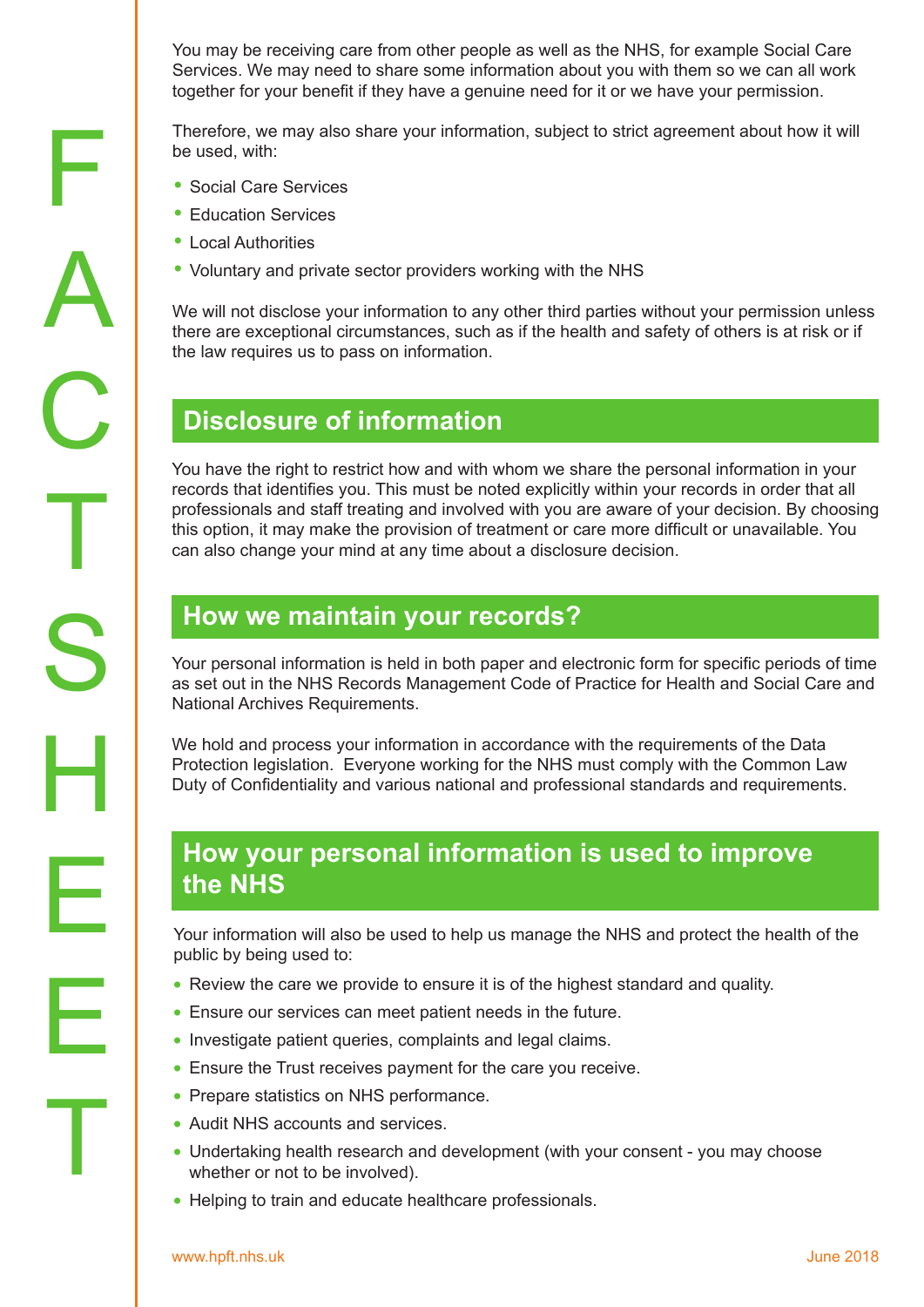# **SMS text messaging**

When attending the Trust for an appointment you may be asked to confirm that the Trust has an accurate contact number and mobile telephone number for you. With your permission this can be used to provide appointment details via SMS text messages to advise you of appointment times.

#### **How you can access your records**

Data Protection legislation gives you a right to access the information we hold about you on our records. Requests can be made verbally or in writing to the Information Rights & Compliance Team. The Trust will provide information to you within 1 calendar month following receipt of:

- A verbal or written request, followed up with adequate supporting information (such as your<br>full name, address, data of birth, NHS number, press of identification ato ) to enable us to full name, address, date of birth, NHS number, proof of identification etc.) to enable us to verify your identity and locate your records.
- An indication of what information you are requesting to enable the Trust to locate it in an afficient menner efficient manner.

You have rights regarding the information we are holding about you. If you think any information is inaccurate or incorrect, please let us know.

Please visit the ICO website for more information: www.ico.org.uk

## **Your Rights**

**Under certain circumstances, by law you also have the right to:** 

**Request correction** of the personal information that we hold about you. This enables you to have any incomplete or inaccurate information we hold about you corrected.

**Request erasure** of your personal information in certain circumstances. This enables you to ask us to delete or remove personal information where there is no good reason for us continuing to process it. You also have the right to ask us to delete or remove your personal information where you have exercised your right to object to processing (see below).

**Object to processing** of your personal information if we are relying on a legitimate interest (or those of a third party) or public interest as our lawful basis for processing and there is something about your particular situation which leads you to object to processing on this ground. You also have the right to object if we are processing your personal information for direct marketing purposes.

**Request the restriction of processing** of your personal information. This enables you to ask us to suspend the processing of personal information about you, for example if you want us to establish its accuracy or the reason for processing it.

**Request the transfer** of your personal information to another party in certain circumstances.

If you want to review, verify, correct or request erasure of your personal information, object to the processing of your personal information, or request that we transfer a copy of your personal information to another party, please contact your care worker in writing.